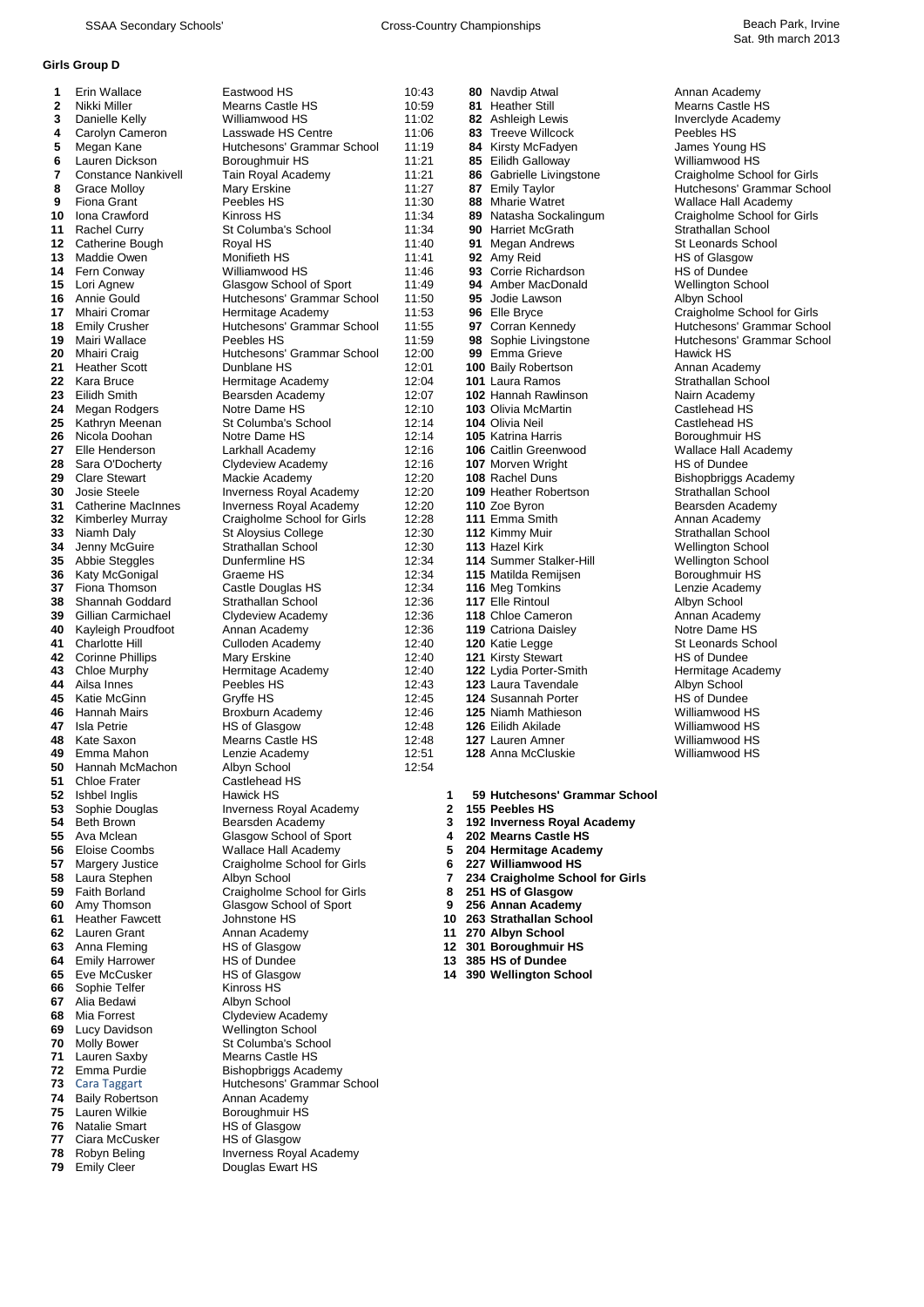### **Boys Group D**

| 1  | Adam Scott              | <b>Balwearie HS</b>                   | 11:29 |    | 80 Ty Walker                                   | <b>Balwearie HS</b>        |
|----|-------------------------|---------------------------------------|-------|----|------------------------------------------------|----------------------------|
| 2  | Michael Lowrie          | St Ninian's HS (Giff.)                | 11:36 |    | 81 Dean Whitton                                | <b>Balwearie HS</b>        |
| 3  | Sean Flynn              | Boroughmuir HS                        | 11:46 |    | 82 Leo Thomson                                 | <b>Banchory Academy</b>    |
| 4  | Sam Brown               | Stewart's Melville College            | 11:52 |    | 83 Murray Wood                                 | Queen Anne HS              |
| 5  | George Rees             | St Leonards School                    | 11:55 |    | 84 Raymond Slaughter                           | Hermitage Academy          |
| 6  | Cameron Watson          | Clydeview Academy                     | 12:00 |    | 85 Murray Chisholm                             | Glenalmond College         |
| 7  | <b>Hewitt Michael</b>   | Grange Academy                        | 12:02 |    | 86 Mark McCourtney                             | St Aloysius College        |
| 8  | Ryan Stephen            | Cathkin HS                            | 12:04 |    | 87 Harry Lamond                                | Bishopbriggs Academy       |
| 9  | Jonathan Jackson        | Stewart's Melville College            | 12:11 |    | Gordon McConnell<br>88                         | <b>St Aloysius College</b> |
| 10 | Andrew MacAngus         | Gryffe HS                             | 12:12 |    | 89 Emmanuel Mame Musole                        | Hutchesons' Grammar Schoo  |
| 11 | Joseph Lowrie           | St Ninian's HS (Giff.)                | 12:21 |    | <b>90</b> Andrew Webster                       | Albyn School               |
| 12 | Scott MacDonald         | Dingwall Academy                      | 12:24 |    | 91<br>Jordan Queen                             | Castlehead HS              |
| 13 | Harry Nimmo             | Hutchesons' Grammar School            | 12:30 |    | 92 Euan Mair                                   | Hermitage Academy          |
| 14 | Adam Brady              | Jordanhill School                     | 12:32 |    | 93 Callum Russell                              | Bishopbriggs Academy       |
| 15 | Drew Pollock            | Cathkin HS                            | 12:34 |    |                                                |                            |
|    | Forbes Jackson          |                                       |       |    |                                                |                            |
| 16 |                         | Stewart's Melville College            | 12:35 |    |                                                |                            |
| 17 | Calum Mckenzie          | Robert Gordon's College               | 12:40 |    |                                                |                            |
| 18 | Euan Taylor             | Gryffe HS                             | 12:42 |    |                                                |                            |
| 19 | <b>Gregor Chambers</b>  | Hermitage Academy                     | 12:44 |    |                                                |                            |
| 20 | Lewis Bond *            | Mearns Castle HS                      |       |    | 12:46 * ran out of age group, is a Group C Boy |                            |
| 21 | Ryan Thompson           | Queen Anne HS                         | 12:53 |    |                                                |                            |
| 22 | Tom Munro Whyte         | Dingwall Academy                      | 12:54 |    |                                                |                            |
| 23 | Lewis Campbell          | Hermitage Academy                     | 12:55 |    |                                                |                            |
| 24 | <b>Charlie Milarvie</b> | Jordanhill School                     | 12:57 |    |                                                |                            |
| 25 | Ben Gribbon             | <b>Bishopbriggs Academy</b>           | 12:59 |    |                                                |                            |
| 26 | Daniel Martin           | Marr College                          | 13:03 |    |                                                |                            |
| 27 | James Toal              | Gryffe HS                             | 13:03 |    |                                                |                            |
| 28 | <b>Stuart Aitken</b>    | <b>Balwearie HS</b>                   | 13:05 |    |                                                |                            |
| 29 | Nial Maclelland         | Dingwall Academy                      | 13:05 |    |                                                |                            |
| 30 | Nicholas Boyle          | St Ninian's HS (Giff.)                | 13:05 |    |                                                |                            |
| 31 | John Stubbs             | Annan Academy                         | 13:08 |    |                                                |                            |
| 32 | Dylan Thompson          | Inverkeithing HS                      | 13:11 |    |                                                |                            |
| 33 | David Lees              | Larkhall Academy                      | 13:12 |    |                                                |                            |
| 34 | Reece Warnock           | Notre Dame HS                         | 13:12 |    |                                                |                            |
| 35 | <b>Nick McAllister</b>  | St Aloysius College                   | 13:12 |    |                                                |                            |
| 36 | Aiden Vickers           | St Aloysius College                   | 13:15 |    |                                                |                            |
| 37 | <b>Bruce Cromar</b>     | Hermitage Academy                     | 13:15 |    |                                                |                            |
| 38 | Jamie Eatock            | St Columba's School                   | 13:18 |    |                                                |                            |
| 39 | Sam Hearl               | St Columba's HS (Gour.)               | 13:22 |    |                                                |                            |
| 40 | Jake Gumbrell           | Hermitage Academy                     | 13:24 |    |                                                |                            |
| 41 | Morgan Russell          | Strathallan School                    | 13:26 |    |                                                |                            |
| 42 | Neil Anderson           | Hutchesons' Grammar School            | 13:26 |    |                                                |                            |
| 43 | <b>Andrew Cross</b>     | HS of Glasgow                         | 13:26 |    |                                                |                            |
| 44 | Keir McLaughlin         | <b>Bishopbriggs Academy</b>           | 13:31 |    |                                                |                            |
| 45 | <b>Timothy Grove</b>    | Robert Gordon's College               | 13:31 |    |                                                |                            |
| 46 | Alan Graham             | HS of Glasgow                         | 13:34 |    |                                                |                            |
| 47 | <b>Scott Ritchie</b>    | Gryffe HS                             | 13:42 |    |                                                |                            |
| 48 | Arun Smith              |                                       | 13:42 |    |                                                |                            |
| 49 | <b>Atholl Pettinger</b> | Douglas Academy<br>Strathallan School | 13:49 |    |                                                |                            |
| 50 | David Nairn             | Dunblane HS                           | 13:49 |    |                                                |                            |
|    |                         |                                       |       |    |                                                |                            |
| 51 | Liam Kavanagh           | Hermitage Academy                     |       |    |                                                |                            |
| 52 | Daniel Wishart          | Gryffe HS                             |       |    |                                                |                            |
|    | 53 Mark Carlin          | <b>St Aloysius College</b>            |       | 1  | 102 Gryffe HS                                  |                            |
|    | 54 Ben Caton            | St Leonards School                    |       | 2  | 119 Hermitage Academy                          |                            |
| 55 | Thomas Berry            | Douglas Academy                       |       | 3  | 157 Cathkin HS                                 |                            |
| 56 | Jamie Nix               | Greenwood Academy                     |       | 4  | 188 Hutchesons' Grammar School                 |                            |
| 57 | Kyle Gray               | HS of Glasgow                         |       | 5  | 190 Balwearie HS                               |                            |
| 58 | Ben Parkinson           | Dunblane HS                           |       | 6  | 191 St Aloysius College                        |                            |
| 59 | <b>Connor Ross</b>      | Cathkin HS                            |       | 7  | 210 HS of Glasgow                              |                            |
| 60 | <b>Stuart Chawk</b>     | Castlehead HS                         |       | 8  | 225 Strathallan School                         |                            |
| 61 | Scott Brooks            | Albyn School                          |       | 9  | 249 Bishopbriggs Academy                       |                            |
| 62 | Thomas Crombie          | Castlehead HS                         |       | 10 | 292 Castlehead HS                              |                            |
| 63 | Tom Roulson             | Albyn School                          |       |    |                                                |                            |
| 64 | George Cooper           | HS of Glasgow                         |       |    |                                                |                            |
| 65 | David Nairn             | Hutchesons' Grammar School            |       |    |                                                |                            |
| 66 | Euan Nicol              | Strathallan School                    |       |    |                                                |                            |
|    | 67 Peter Russell        | St Aloysius College                   |       |    |                                                |                            |
| 68 | Jackson Baillie         | Hutchesons' Grammar School            |       |    |                                                |                            |
| 69 | Henry Lapslie           | Strathallan School                    |       |    |                                                |                            |
| 70 | Robbie Davidson         | Hutchesons' Grammar School            |       |    |                                                |                            |
| 71 | Hamish Loudon           | St Columba's School                   |       |    |                                                |                            |
| 72 | Craig Weston            | HS of Glasgow                         |       |    |                                                |                            |
|    | 73 Finlay Laird         | Strathallan School                    |       |    |                                                |                            |
| 74 | Cameron McHardy         | <b>Robert Gordon's College</b>        |       |    |                                                |                            |
| 75 | Cameron Oehme           | Cathkin HS                            |       |    |                                                |                            |
| 76 | Tom Armstrong           | <b>HS of Glasgow</b>                  |       |    |                                                |                            |
| 77 | <b>Fraser Belmore</b>   | Hutchesons' Grammar School            |       |    |                                                |                            |
| 78 | Angus Marden            | Strathallan School                    |       |    |                                                |                            |
|    | 79 Craig Ross           | Castlehead HS                         |       |    |                                                |                            |
|    |                         |                                       |       |    |                                                |                            |

| <b>Balwearie HS</b>         |
|-----------------------------|
| <b>Balwearie HS</b>         |
| <b>Banchory Academy</b>     |
| Queen Anne HS               |
| Hermitage Academy           |
| <b>Glenalmond College</b>   |
| <b>St Aloysius College</b>  |
| <b>Bishopbriggs Academy</b> |
| <b>St Aloysius College</b>  |
| Hutchesons' Grammar Sch     |
| Albyn School                |
| Castlehead HS               |
| Hermitage Academy           |
| Richaphriage Academy        |

- 
- 
- Ben Caton St Leonards School **2 119 Hermitage Academy**
- Butches Netwood **Academy Control**
- 
- Ben Parkinson Dunblane HS **6 191 St Aloysius College**
- 
- Stuart Chawk Castlehead HS **8 225 Strathallan School**
- Scott Brooks Albyn School **9 249 Bishopbriggs Academy**
-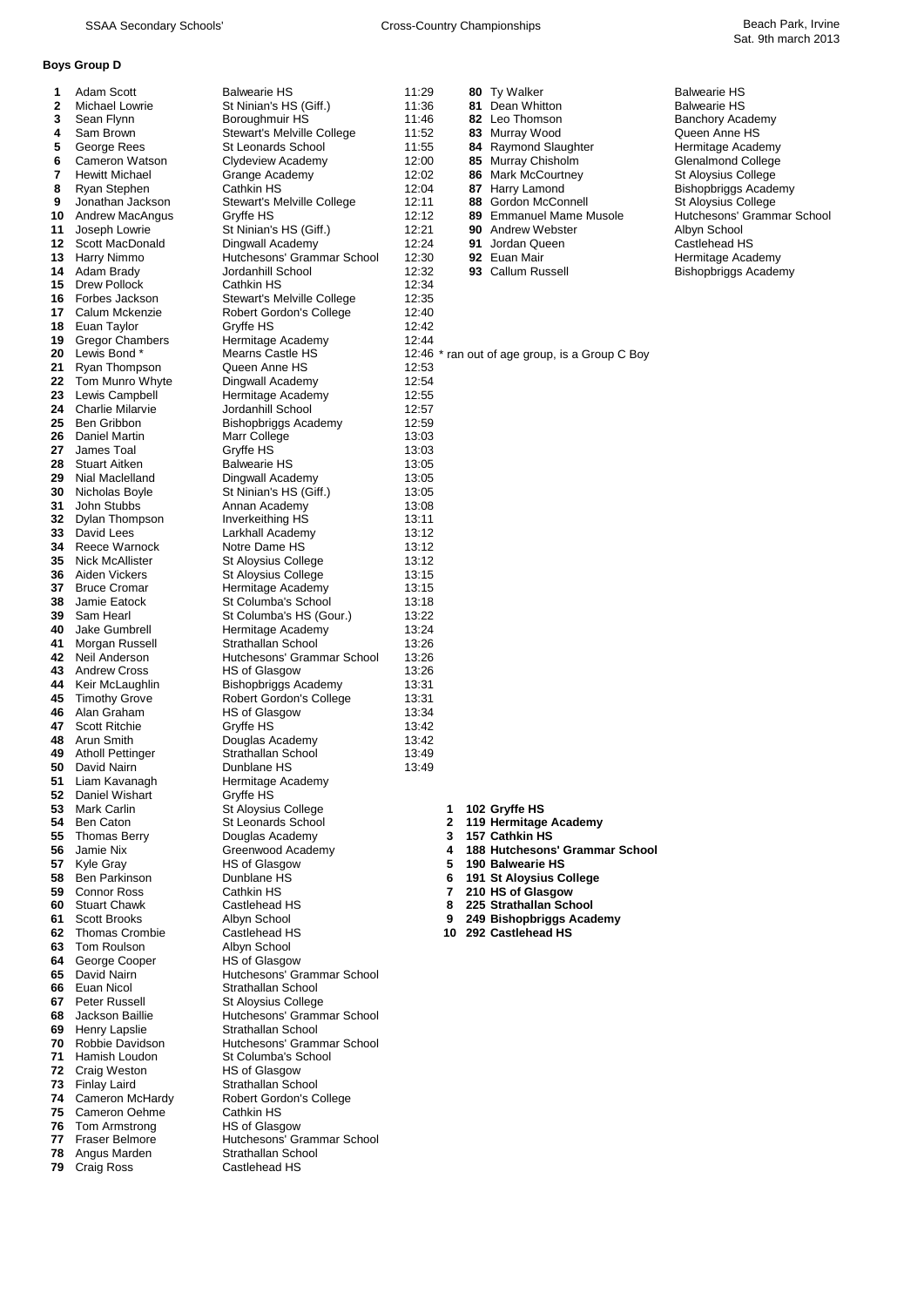# **Girls Group C**

| 1        | Laura Stark                             | St Columba's School                                   | 12:08          |        |    | 80 Fiona Baillie                                    | HS of Glasgow                               |
|----------|-----------------------------------------|-------------------------------------------------------|----------------|--------|----|-----------------------------------------------------|---------------------------------------------|
| 2        | <b>Holly Still</b>                      | Mearns Castle HS                                      | 12:14          |        |    | 81 Lucy Reville                                     | Lockerbie Academy                           |
| 3        | <b>Hilary Lewin</b>                     | St George's School for Girls                          | 12:23          |        |    | 82 Anna Forbes                                      | Lenzie Academy                              |
| 4<br>5   | Natalie Moran<br><b>Shelby Morrison</b> | St Andrew's Academy (Paisley)<br>Notre Dame HS        | 12:26<br>12:35 |        | 83 | Lydia Newman                                        | Albyn School<br>Craigholme School for Girls |
| 6        | Rebecca Metcalfe                        | Williamwood HS                                        | 12:39          |        |    | 84 Kayleigh Justice<br>85 Katie Addison             | Fortrose Academy                            |
| 7        | Eilidh Grant                            | HS of Dundee                                          | 12:40          |        | 86 | Mhairi Swanson                                      | St George's School for Girls                |
| 8        | <b>Holly Little</b>                     | Bearsden Academy                                      | 12:45          |        |    | 87 Emily Harrow                                     | Craigholme School for Girls                 |
| 9        | Sarah Eunson                            | Hutchesons' Grammar School                            | 12:53          |        | 88 | Rachel Hamilton                                     | Strathallan School                          |
| 10       | Morven Ferguson                         | George Watson's College                               | 12:54          |        |    | 89 Kloe Gibson                                      | Nairn Academy                               |
| 11       | <b>Franca Still</b>                     | Portobello HS                                         | 12:56          |        | 90 | Jacqui Gibson                                       | Carrick Academy                             |
| 12       | <b>Tessa Hickey</b>                     | Jordanhill School                                     | 12:59          |        |    | 91 Hannah Hassan                                    | Lomond School                               |
| 13       | Rona Tytler<br><b>Charlotte Barber</b>  | Gryffe HS<br>St George's School for Girls             | 13:08          |        |    | 92 Izzy Spence                                      | Strathallan School<br>Strathallan School    |
| 14<br>15 | Melissa Robinson                        | Hermitage Academy                                     | 13:11<br>13:11 |        |    | 93 Georgia Taylor<br><b>94</b> Catherine Martin     | St Columba's School                         |
| 16       | Rebecca Craig                           | Gryffe HS                                             | 13:14          |        |    | 95 Rebecca Martin                                   | Marr College                                |
| 17       | Iona Miller                             | St Columba's School                                   | 13:14          |        |    | 96 Cara MacLeod                                     | HS of Dundee                                |
| 18       | Ana Brocklebank                         | <b>St Leonards School</b>                             | 13:14          |        |    | 97 Luiseach Cotter                                  | Peebles HS                                  |
| 19       | <b>Emily Nicholson</b>                  | Woodmill HS                                           | 13:19          |        |    | 98 Natasha McKay                                    | St Peter the Apostle                        |
| 20       | <b>Heather Addison</b>                  | St Andrew's and St Bride's HS                         | 13:19          |        |    | 99 Iona Wallace                                     | HS of Dundee                                |
| 21       | Lauren Mulaghton                        | St Columba's HS (Gour.)                               | 13:19          |        |    | 100 Jenny Campbell                                  | Nairn Academy                               |
| 22       | Leah Davie                              | Inverkeithing HS                                      | 13:19          |        |    | <b>101</b> Ailsa Henderson                          | Craigholme School for Girls                 |
| 23       | Jodie Sutton<br>Ailsa Duthie            | Gordon Schools                                        | 13:19<br>13:25 |        |    | 102 Rebecca Watson                                  | Ayr Academy<br>Cathkin HS                   |
| 24<br>25 | Lauran Carey                            | Albyn School<br><b>Cathkin HS</b>                     | 13:25          |        |    | 103 Sasha Oehme<br><b>104 Ciara Murphy</b>          | St Ninian's HS (Giff.)                      |
| 26       | Emma Chittleburgh                       | St George's School for Girls                          | 13:25          |        |    | 105 Amy Dobrijevich                                 | Hermitage Academy                           |
| 27       | Holly McLelland                         | Hutchesons' Grammar School                            | 13:27          |        |    | 106 Becky Lenaghan                                  | Williamwood HS                              |
| 28       | Amy Armstrong                           | Royal HS                                              | 13:27          |        |    |                                                     |                                             |
| 29       | Milly Kinghorn                          | Albyn School                                          | 13:27          |        |    |                                                     |                                             |
| 30       | Catriona Allan                          | Glasgow Academy                                       | 13:33          |        |    |                                                     |                                             |
| 31       | Leanne Findlay                          | Glasgow School of Sport                               | 13:38          |        |    |                                                     |                                             |
| 32       | Kerry MacAngus                          | Gryffe HS                                             | 13:40          |        |    |                                                     |                                             |
| 33       | Perri McCluskey                         | Lenzie Academy                                        | 13:48          |        |    |                                                     |                                             |
| 34<br>35 | Eilidh Russell<br>Megan Cox             | Lornshill Academy<br>HS of Glasgow                    | 13:51<br>13:53 |        |    |                                                     |                                             |
| 36       | Niamh Brown                             | <b>Hamilton College</b>                               | 13:55          |        |    |                                                     |                                             |
| 37       | Anna Gilchrist                          | George Heriot's School                                | 13:55          |        |    |                                                     |                                             |
| 38       | Mamie Ure                               | Jordanhill School                                     | 13:57          |        |    |                                                     |                                             |
| 39       | Cara Thom                               | Jordanhill School                                     | 13:59          |        |    |                                                     |                                             |
| 40       | <b>Esme Stewart</b>                     | Mary Erskine                                          | 14:01          |        |    |                                                     |                                             |
| 41       | Niahm Duthie                            | Albyn School                                          | 14:01          |        |    |                                                     |                                             |
| 42       | <b>Kirsty Griffiths</b>                 | Hutchesons' Grammar School                            | 14:01          |        |    |                                                     |                                             |
| 43<br>44 | Olivia Gemmell<br>Evie Sneddon          | St Columba's School                                   | 14:01<br>14:05 |        |    |                                                     |                                             |
| 45       | Katy Aitken                             | St Aloysius College<br><b>Balwearie HS</b>            | 14:07          |        |    |                                                     |                                             |
| 46       | Lottie Wright                           | St George's School for Girls                          | 14:07          |        |    |                                                     |                                             |
| 47       | Emma Burnett                            | Strathallan School                                    | 14:13          |        |    |                                                     |                                             |
| 48       | Jessica Boyle                           | Hutchesons' Grammar School                            | 14:15          |        |    |                                                     |                                             |
| 49       | Emma Fulton                             | Gleniffer HS                                          | 14:18          |        |    |                                                     |                                             |
| 50       | Iona Fraser                             | HS of Glasgow                                         | 14:18          |        |    |                                                     |                                             |
| 51       | <b>Talia Mathers</b>                    | St Margaret's School (Aber.)                          | 14:18          |        |    |                                                     |                                             |
| 52<br>53 | Eleanor Downie<br>Charli Shand          | Hutchesons' Grammar School<br>Glasgow School of Sport | 14:18          |        |    |                                                     |                                             |
| 54       | Alice McCall                            | Hutchesons' Grammar School                            |                |        |    |                                                     |                                             |
| 55       | Katie Cattenach                         | Hutchesons' Grammar School                            |                | 1      |    | 89 St George's School for Girls                     |                                             |
| 56       | Eilidh Thomson                          | Castle Douglas HS                                     |                | 2      |    | 126 Hutchesons' Grammar School                      |                                             |
| 57       | Caitlin McClounie                       | Cumnock Academy                                       |                | 3      |    | 132 Gryffe HS                                       |                                             |
| 58       | Erin Meek                               | <b>Ullapool HS</b>                                    |                | 4      |    | 139 St Columba's School                             |                                             |
| 59       | Millie Steiger                          | Craigholme School for Girls                           |                | 5      |    | 177 Albyn School                                    |                                             |
| 60       | Emma Dickie<br>Gemma Craig              | Craigholme School for Girls                           |                | 6      |    | 214 HS of Glasgow                                   |                                             |
| 61<br>62 | Maura Francis Rogers                    | Castle Douglas HS<br>St Aloysius College              |                | 7<br>8 |    | 249 HS of Dundee<br>272 Craigholme School for Girls |                                             |
| 63       | Millie Cunningham                       | HS of Glasgow                                         |                | 9      |    | 320 Strathallan School                              |                                             |
| 64       | Lauren Sadowski                         | Lornshill Academy                                     |                |        |    |                                                     |                                             |
| 65       | Zoe Burden                              | <b>Lomond School</b>                                  |                |        |    |                                                     |                                             |
| 66       | Victoria McGuire                        | HS of Glasgow                                         |                |        |    |                                                     |                                             |
|          | 67 Hannah Berry                         | Douglas Academy                                       |                |        |    |                                                     |                                             |
| 68       | Caitlin Fleming                         | HS of Glasgow                                         |                |        |    |                                                     |                                             |
| 69       | Rebecca Conroy                          | Craigholme School for Girls                           |                |        |    |                                                     |                                             |
| 70       | Rosa Hare<br>Eilidh Fraser              | <b>Banchory Academy</b>                               |                |        |    |                                                     |                                             |
| 71<br>72 | Hannah George                           | Gryffe HS<br>HS of Dundee                             |                |        |    |                                                     |                                             |
| 73       | Katie Scott                             | Nairn Academy                                         |                |        |    |                                                     |                                             |
| 74       | Alex Smith                              | <b>HS of Dundee</b>                                   |                |        |    |                                                     |                                             |
| 75       | Madeleine Joseph                        | Hermitage Academy                                     |                |        |    |                                                     |                                             |
| 76       | Julia Smith                             | George Watson's College                               |                |        |    |                                                     |                                             |
| 77       | Orla Thomson                            | <b>Banchory Academy</b>                               |                |        |    |                                                     |                                             |
| 78       | Jessica Curry                           | St Columba's School                                   |                |        |    |                                                     |                                             |
| 79       | Sophie Highet                           | Hutchesons' Grammar School                            |                |        |    |                                                     |                                             |
|          |                                         |                                                       |                |        |    |                                                     |                                             |

| 14.UU | סווווסט סווטו ו     | ι ιυ νι υιασγυν       |
|-------|---------------------|-----------------------|
| 12:14 | Lucy Reville<br>81. | Lockerbie Academy     |
| 12:23 | 82 Anna Forbes      | Lenzie Academy        |
| 12:26 | 83 Lydia Newman     | Albyn School          |
| 12:35 | 84 Kayleigh Justice | Craigholme School f   |
| 12:39 | 85 Katie Addison    | Fortrose Academy      |
| 12:40 | 86 Mhairi Swanson   | St George's School    |
| 12:45 | 87 Emily Harrow     | Craigholme School f   |
| 12:53 | 88 Rachel Hamilton  | Strathallan School    |
| 12:54 | 89 Kloe Gibson      | Nairn Academy         |
| 12:56 | 90 Jacqui Gibson    | Carrick Academy       |
| 12:59 | 91 Hannah Hassan    | Lomond School         |
| 13:08 | 92 Izzy Spence      | Strathallan School    |
| 13:11 | 93 Georgia Taylor   | Strathallan School    |
| 13:11 | 94 Catherine Martin | St Columba's Schoc    |
| 13:14 | 95 Rebecca Martin   | Marr College          |
| 13:14 | 96 Cara MacLeod     | <b>HS of Dundee</b>   |
| 13:14 | 97 Luiseach Cotter  | Peebles HS            |
| 13:19 | 98 Natasha McKay    | St Peter the Apostle  |
| 13:19 | 99 Iona Wallace     | <b>HS of Dundee</b>   |
| 13:19 | 100 Jenny Campbell  | Nairn Academy         |
| 13:19 | 101 Ailsa Henderson | Craigholme School f   |
| 13:19 | 102 Rebecca Watson  | Ayr Academy           |
| 13:25 | 103 Sasha Oehme     | Cathkin HS            |
| 13:25 | 104 Ciara Murphy    | St Ninian's HS (Giff. |
| 13:25 | 105 Amy Dobrijevich | Hermitage Academy     |
| 13:27 | 106 Becky Lenaghan  | Williamwood HS        |
| 13:27 |                     |                       |

# **5 5** Subset Addison **12:35** Subset Addison **Craigholme School for Girls**<br> **54** Subset Addison **Craigholme School for Girls 7 86** Mhairi Swanson **12:40 86** Mhairi Swanson St George's School for Girls **87** Emily Harrow Craigholme School for Girls

- Caitlin McClounie Cumnock Academy **3 132 Gryffe HS**
	-
	-
- 
- 
- 
-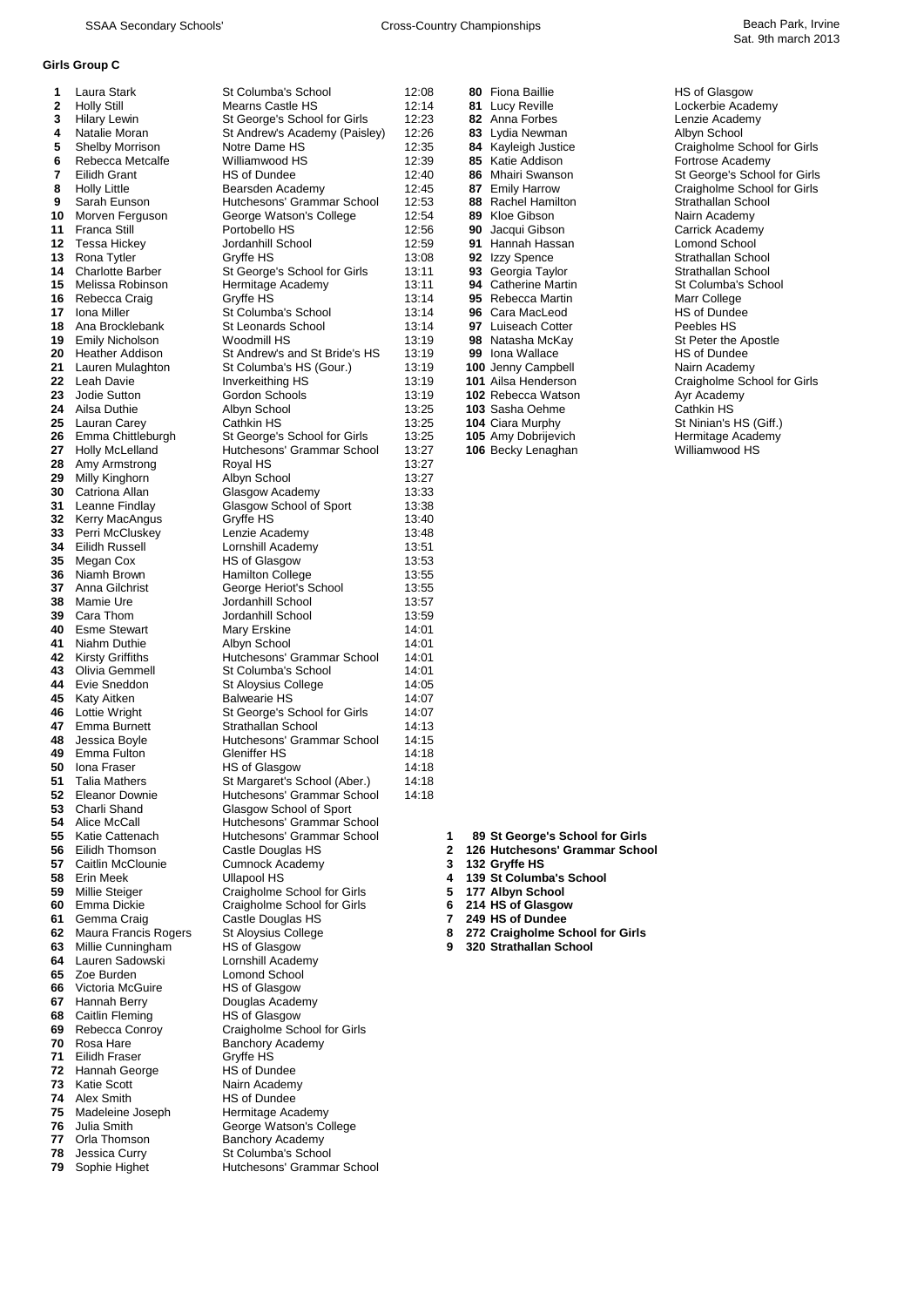### **Boys Group C**

| 1        | Aiden Johnson                                | Douglas Academy                                  | 15:11          |        |                                             |
|----------|----------------------------------------------|--------------------------------------------------|----------------|--------|---------------------------------------------|
| 2        | George Conner                                | <b>Fettes College</b>                            | 15:20          |        |                                             |
| 3        | <b>Fraser Stirling</b>                       | Girvan Academy                                   | 15:25          |        |                                             |
| 4<br>5   | <b>Tristan Rees</b>                          | <b>St Leonards School</b><br>St Leonards School  | 15:26          |        |                                             |
| 6        | Jamie Ingledew<br>Gregor Gillespie           | Lanark Grammar School                            | 15:33<br>15:37 |        |                                             |
| 7        | Jamie Mackinnon                              | Jordanhill School                                | 15:43          |        |                                             |
| 8        | Anthony Addison                              | George Watson's College                          | 15:50          |        |                                             |
| 9        | Lewis Serpell                                | Lomond School                                    | 15:54          |        |                                             |
| 10       | Conor Thomson                                | Gleniffer HS                                     | 15:56          |        |                                             |
| 11       | <b>Matthew Crawford</b>                      | Wallace HS                                       | 15:57          |        |                                             |
| 12       | Aidan Comerford                              | Williamwood HS                                   | 15:57          |        |                                             |
| 13       | Keir Morton                                  | St Aloysius College                              | 16:08          |        |                                             |
| 14<br>15 | <b>Ruairidh Oliver-Jones</b><br>Kalil Shahid | Tain Royal Academy                               | 16:13          |        |                                             |
| 16       | <b>Struan Paton</b>                          | St Aloysius College<br><b>Hamilton College</b>   | 16:13<br>16:15 |        |                                             |
| 17       | <b>Michael Swinton</b>                       | Portobello HS                                    | 16:15          |        |                                             |
| 18       | Gregor Malcolm                               | Kinross HS                                       | 16:18          |        |                                             |
| 19       | Ryan Brocklebank                             | <b>St Leonards School</b>                        | 16:22          |        |                                             |
| 20       | Ben McCann                                   | Queen Anne HS                                    | 16:24          |        |                                             |
| 21       | Andrew Moreland                              | Jordanhill School                                | 16:26          |        |                                             |
| 22       | <b>Freddie Carcas</b>                        | George Heriot's School                           | 16:30          |        |                                             |
| 23       | <b>Finlay Todd</b>                           | Fortrose Academy                                 | 16:31          |        |                                             |
| 24       | Michael Dunn                                 | St Aloysius College                              | 16:36          |        |                                             |
| 25<br>26 | Robbie McLaren<br>Sam Hodson                 | Woodmill HS                                      | 16:39<br>16:41 |        |                                             |
| 27       | Ross Lyttle                                  | Castle Douglas HS<br>Lesmahagow HS               | 16:45          |        |                                             |
| 28       | Jack Guthrie                                 | St Columba's School                              | 16:49          |        |                                             |
| 29       | Gavin Smith                                  | Stonelaw HS                                      | 16:51          |        |                                             |
| 30       | Matthew Smith                                | Dalkeith HS                                      | 16:51          |        |                                             |
| 31       | Lewis Ross                                   | Prestwick Academy                                | 16:51          |        |                                             |
|          | 32 Joe Arthur                                | George Watson's College                          | 16:55          |        |                                             |
| 33       | <b>Andrew Merry</b>                          | Grove Academy                                    | 16:56          |        |                                             |
| 34<br>35 | Joshua O'Hare<br>Simon Fraser                | St Aloysius College<br>Jordanhill School         | 17:00<br>17:03 |        |                                             |
| 36       | Ewan Rae                                     | Jordanhill School                                | 17:05          |        |                                             |
| 37       | <b>Ben Bicknell</b>                          | Hutchesons' Grammar School                       | 17:06          |        |                                             |
| 38       | Josh Bicknell                                | Hutchesons' Grammar School                       | 17:06          |        |                                             |
| 39       | Max Milarvie                                 | Jordanhill School                                | 17:11          |        |                                             |
| 40       | Ben Fountain                                 | <b>Hamilton College</b>                          | 17:21          |        |                                             |
| 41       | <b>Rory Marston</b>                          | St Leonards School                               | 17:22          |        |                                             |
| 43       | 42 Dillon Agnew<br>James Adam                | Auchenharvie Academy<br>Queen Anne HS            | 17:23<br>17:27 |        |                                             |
| 44       | Lewis Rome                                   | Greenwood Academy                                | 17:35          |        |                                             |
| 45       | <b>Andrew McNair</b>                         | Woodmill HS                                      | 17:37          |        |                                             |
| 46       | <b>Andrew Kilpatrick</b>                     | Williamwood HS                                   | 17:40          |        |                                             |
| 47       | Max Watson                                   | Williamwood HS                                   | 17:44          |        |                                             |
| 48       | Mats Cole                                    | St Leonards School                               | 17:49          |        |                                             |
| 49       | Rory Sandison                                | Glenalmond College                               | 17:59          |        |                                             |
| 50<br>51 | Ross Thomson<br>Cameron Carney               | Jordanhill School<br>Hutchesons' Grammar School  | 18:06          |        |                                             |
| 52       | Calum Milliken                               | Hutchesons' Grammar School                       |                |        |                                             |
|          | 53 Calum Simpson                             | <b>HS of Glasgow</b>                             |                | 1      | 69 St Leonards School                       |
| 54       | <b>Finlay Hamilton</b>                       | <b>HS of Glasgow</b>                             |                | 2      | 86 St Aloysius College                      |
|          | 55 Andrew Smith                              | Strathallan School                               |                | 3      | 99 Jordanhill School                        |
| 56       | Sam McNair                                   | Castlehead HS                                    |                | 4      | 177 Williamwood HS                          |
| 57       | Jack Roden                                   | Greenwood Academy                                |                | 5.     | 178 Hutchesons' Grammar School              |
| 58<br>59 | Alastair Lochart<br>Safe Chaicharn Cheep     | <b>St Aloysius College</b><br>Strathallan School |                | 6<br>7 | 234 HS of Glasgow<br>242 Strathallan School |
| 60       | George Baird                                 | Hutchesons' Grammar School                       |                | 8.     | 243 Auchenharvie Academy                    |
| 61       | <b>Fraser Robertson</b>                      | Strathallan School                               |                |        |                                             |
| 62       | Hamish Stewart                               | HS of Glasgow                                    |                |        |                                             |
| 63       | Fraser McKinlay                              | Mearns Castle HS                                 |                |        |                                             |
| 64       | Luke Munro                                   | Auchenharvie Academy                             |                |        |                                             |
| 65       | Lloyd Creevy                                 | <b>HS of Glasgow</b>                             |                |        |                                             |
| 66<br>67 | Jack McCrystal<br><b>Emmanuel Samuel</b>     | Auchenharvie Academy<br>Strathallan School       |                |        |                                             |
| 68       | Michael Newman                               | Castlehead HS                                    |                |        |                                             |
| 69       | Etienne Dick                                 | Albyn School                                     |                |        |                                             |
| 70       | Hamish Baker                                 | Nairn Academy                                    |                |        |                                             |
| 71       | Callum Fitzpatrick                           | Auchenharvie Academy                             |                |        |                                             |
| 72       | <b>Fraser Ross</b>                           | Williamwood HS                                   |                |        |                                             |
| 73       | Daniel Smith                                 | Jordanhill School                                |                |        |                                             |
| 74<br>75 | Christian Thomson<br><b>Adam Stewart</b>     | Strathallan School<br>St Leonards School         |                |        |                                             |
| 76       | <b>Cameron Cullen</b>                        | Hutchesons' Grammar School                       |                |        |                                             |
| 77       | Yevgeny Hildebrandt                          | Hutchesons' Grammar School                       |                |        |                                             |
| 78       | Nathan Schmulian                             | Hutchesons' Grammar School                       |                |        |                                             |
| 79       | Matthew McLean                               | Castlehead HS                                    |                |        |                                             |
| 80       | Callum Letham<br>Calum Esler                 | Monifieth HS                                     |                |        |                                             |
| 81       |                                              | HS of Glasgow                                    |                |        |                                             |

|  | 69 St Leonards School |  |
|--|-----------------------|--|
|--|-----------------------|--|

- 
- 
- 
- 
- 
- 
-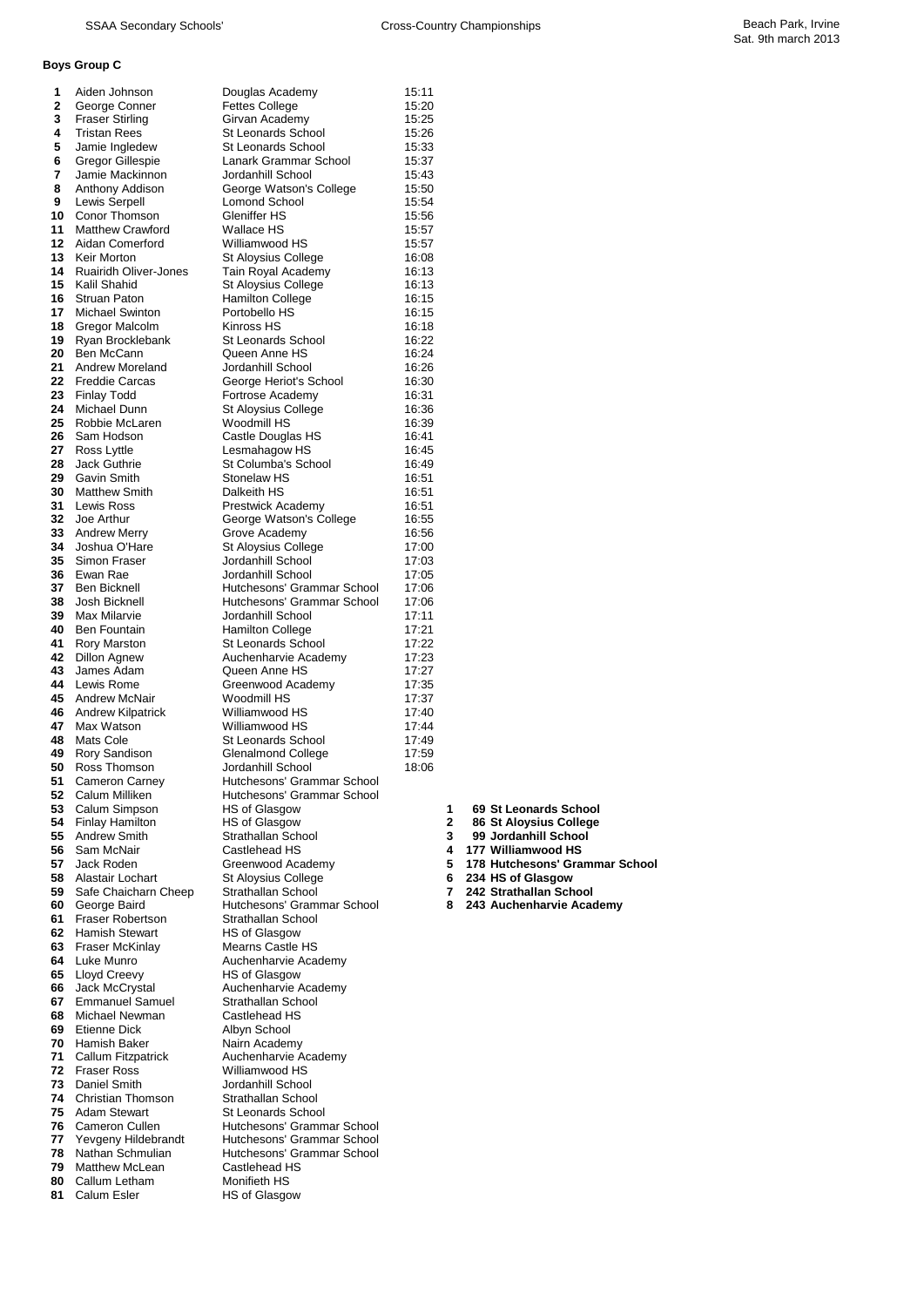### **Girls Group B**

| 1        | Catriona Graves                              | Glasgow Academy                               | 16:10  |    | 80 Eilidh Judd                          | Hutchesons' Grammar Schoo |
|----------|----------------------------------------------|-----------------------------------------------|--------|----|-----------------------------------------|---------------------------|
| 2        | <b>Phoebe Crosthwaite</b>                    | <b>Fettes College</b>                         | 16:15  | 81 | Kirstin Clark                           | HS of Glasgow             |
| 3        | Chloe Cowan                                  | Williamwood HS                                | 16:17  |    | 82 Iona MacRitchie                      | <b>HS of Dundee</b>       |
| 4        | Gillian Black                                | Jordanhill School                             | 16:26  | 83 | <b>Heather Stevenson</b>                | Williamwood HS            |
| 5        | Eve Mackinnon                                | Stonelaw HS                                   | 16:30  |    | 84 Jessica Blanche                      | Strathallan School        |
| 6        | Gwen Gillham                                 | Gryffe HS                                     | 16:34  |    | 85 Sarah Patterson                      | <b>Bell Baxter HS</b>     |
| 7        | Kirstin Oakley                               | Prestwick Academy                             | 16:37  | 86 | Julianna Brock                          | <b>Wellington School</b>  |
| 8        | Leia Glading                                 | Beaconhurst                                   | 16:59  |    | 87 Eilidh Reynolds                      | HS of Dundee              |
| 9        | Sarah Dempsey                                | Gleniffer HS                                  | 17:04  | 88 | Megan Quinn                             | Stonelaw HS               |
| 10       | Lauren Fraser                                | Dingwall Academy                              | 17:12  | 89 | Carey Wright                            | Strathallan School        |
| 11       | Annabel Simpson                              | Kilgraston School                             | 17:17  | 90 | Isla Lundie                             | <b>Wellington School</b>  |
| 12       | Jemma Reekie                                 | Garnock Academy                               | 17:22  | 91 | Kirsten Lundie                          | <b>Wellington School</b>  |
| 13       | Rebecca Saxby                                | Mearns Castle HS                              | 17:30  |    | 92 Heather Allan                        | Williamwood HS            |
| 14       | Rachael MacLennan                            | Nairn Academy                                 | 17:38  |    |                                         |                           |
| 15       | Nicole Scott                                 | St Ninian's HS (Giff.)                        | 17:40  |    |                                         |                           |
| 15       | Rosie Hazell                                 | St Leonards School                            | 17:40  |    |                                         |                           |
| 16       | Katie Anderson                               | Webster's HS                                  | 17:42  |    |                                         |                           |
| 17       | <b>Heather Campbell</b>                      | Fortrose Academy                              | 17:45  |    |                                         |                           |
| 18       | Hannah Addison                               | George Watson's College                       | 17:50  |    |                                         |                           |
| 19       | Hannah Cameron                               | Lasswade HS Centre                            | 17:52  |    |                                         |                           |
| 20       | Martha Wightman                              | <b>Fettes College</b>                         | 17:54  |    |                                         |                           |
| 21       | <b>B</b> McGregor                            | Langholm Academy                              | 17:56  |    |                                         |                           |
| 22       | <b>Ellen Stickle</b>                         | Ellon Academy                                 | 18:00  |    |                                         |                           |
| 23       | Katie Turnbull                               | Hutchesons' Grammar School                    | 18:02  |    |                                         |                           |
| 24       | Lucy Massie                                  | Forres Academy                                | 18:07  |    |                                         |                           |
| 25       | Emma Mitchell                                | Notre Dame HS                                 | 18:11  |    |                                         |                           |
| 26       | Hannah Blackburn                             | Nairn Academy                                 | 18:11  |    |                                         |                           |
| 27       | Mary Macintosh                               | Nairn Academy                                 | 18:11  |    |                                         |                           |
| 28       | Lucy Mcleod                                  | Aberdeen Grammar School                       | 18:16  |    |                                         |                           |
| 29       | Rosie Wilson                                 | <b>Firrhill HS</b>                            | 18:18  |    |                                         |                           |
| 30       | Lucy Davidson                                | Hutchesons' Grammar School                    | 18:20  |    |                                         |                           |
| 31       | Emma Ferrie                                  | Boclair Academy                               | 18:23  |    |                                         |                           |
| 32       | Rachel Watson                                | Knox Academy                                  | 18:27  |    |                                         |                           |
| 33       | Eilidh Cook                                  | Hutchesons' Grammar School                    | 18:28  |    |                                         |                           |
| 34       | Victoria Robertson                           | Lenzie Academy                                | 18:30  |    |                                         |                           |
| 35       | Emma Kelly                                   | Gryffe HS                                     | 18:31  |    |                                         |                           |
| 36       | Erin Boddie                                  | Boroughmuir HS                                | 18:31  |    |                                         |                           |
| 37       | Rachel Saxon                                 | Mearns Castle HS                              | 18:34  |    |                                         |                           |
| 38       | Ailsa Cruikshanks                            | Waid Academy                                  | 18:36  |    |                                         |                           |
| 39       | Georgia Callander                            | HS of Glasgow                                 | 18:40  |    |                                         |                           |
| 40       | Rachel Busby                                 | Clydebank HS                                  | 18:45  |    |                                         |                           |
| 41       | Lucy Cogley                                  | <b>Fettes College</b>                         | 18:55  |    |                                         |                           |
| 42       | Niamh Shaw                                   | Peebles HS                                    | 18:59  |    |                                         |                           |
| 43       | Lise Theron                                  | Robert Gordon's College                       | 19:05  |    |                                         |                           |
| 44       | Amy Harkins                                  | Caldervale HS                                 | 19:05  |    |                                         |                           |
| 45       | Louise Campbell                              | Lenzie Academy                                | 19:05  |    |                                         |                           |
| 46       | Megan Robertson                              | Hermitage Academy                             | 19:09  |    |                                         |                           |
| 47       | Lisa Rennie                                  | Ayr Academy                                   | 19:12  |    |                                         |                           |
| 48       | Megan Amner                                  | Williamwood HS                                | 19:15  |    |                                         |                           |
| 49       | Sarah Bell                                   | Castle Douglas HS                             | 19:19  |    |                                         |                           |
| 50       | Hannah Robertson                             | Stonelaw HS                                   |        |    |                                         |                           |
|          |                                              |                                               | 19:19  |    |                                         |                           |
| 51       | Anya Morrison<br>52 Alex Pope                | Glasgow Academy<br>Hutchesons' Grammar School |        |    |                                         |                           |
|          | Zoe Hayward                                  | Forres Academy                                |        |    |                                         |                           |
| 53       |                                              |                                               | 1      |    | 138 Hutchesons' Grammar School          |                           |
| 54       | Megan Heuchan                                | Castle Douglas HS                             | 2      |    | 218 Stonelaw HS                         |                           |
| 55<br>56 | Emily Crozier<br>Jenny Lee                   | HS of Glasgow<br>Lenzie Academy               | 3<br>4 |    | 223 HS of Glasgow<br>226 Williamwood HS |                           |
|          | Rosa Bock                                    |                                               | 5      |    | 296 Strathallan School                  |                           |
| 57<br>58 | Erin Brown                                   | George Heriot's School<br>Forfar Academy      |        |    |                                         |                           |
| 59       | Nicola Sharpe                                | Boclair Academy                               |        |    |                                         |                           |
|          | 60 Kathryn Park                              | Wallace Hall Academy                          |        |    |                                         |                           |
| 61       | Giovanna Giambastiani                        | HS of Glasgow                                 |        |    |                                         |                           |
| 62       | Danielle Webster                             | Cathkin HS                                    |        |    |                                         |                           |
| 63       | Morna Weir                                   | <b>Mearns Castle HS</b>                       |        |    |                                         |                           |
|          | <b>64</b> Caitlin McAlister                  |                                               |        |    |                                         |                           |
|          |                                              | Hermitage Academy                             |        |    |                                         |                           |
| 65       | Freya Ireland                                | Strathallan School                            |        |    |                                         |                           |
| 66       | <b>Billie Armstrong</b><br>67 Charlotte Leek | Royal HS                                      |        |    |                                         |                           |
|          |                                              | St Leonards School                            |        |    |                                         |                           |
| 68       | Victoria Reid                                | HS of Glasgow                                 |        |    |                                         |                           |
| 69       | Frankie Blair                                | Strathallan School                            |        |    |                                         |                           |
| 70       | Rachel Black                                 | Cathkin HS                                    |        |    |                                         |                           |
| 71       | Katrin Lamont                                | <b>Balwearie HS</b>                           |        |    |                                         |                           |
| 72       | Katie Murray                                 | HS of Glasgow                                 |        |    |                                         |                           |
| 73       | Jenny Anderson                               | Hutchesons' Grammar School                    |        |    |                                         |                           |
|          | 74 B McGregor                                | Langholm Academy                              |        |    |                                         |                           |
| 75       | Emma Wotherspoon                             | Stonelaw HS                                   |        |    |                                         |                           |
| 76       | Eilidh Lockhart                              | HS of Dundee                                  |        |    |                                         |                           |
| 77       | Jasmine Aikman                               | <b>HS of Glasgow</b>                          |        |    |                                         |                           |
| 78       | Hannah Sangster                              | Strathallan School                            |        |    |                                         |                           |
| 79       | <b>Billie Armstrong</b>                      | Royal HS                                      |        |    |                                         |                           |
|          |                                              |                                               |        |    |                                         |                           |

| 80 | hhul. Hilidh             |
|----|--------------------------|
| 81 | Kirstin Clark            |
| 82 | Iona MacRitchie          |
| 83 | <b>Heather Stevensor</b> |
| 84 | Jessica Blanche          |
| 85 | Sarah Patterson          |
| 86 | Julianna Brock           |
| 87 | Eilidh Reynolds          |
| 88 | Megan Quinn              |
| 89 | Carey Wright             |
| 90 | Isla Lundie              |
| 91 | Kirsten Lundie           |
| 92 | <b>Heather Allan</b>     |
|    |                          |

| Hutchesons' Grammar Schoo |
|---------------------------|
| <b>HS of Glasgow</b>      |
| HS of Dundee              |
| Williamwood HS            |
| Strathallan School        |
| Bell Baxter HS            |
| <b>Nellington School</b>  |
| HS of Dundee              |
| Stonelaw HS               |
| Strathallan School        |
| <b>Nellington School</b>  |
| <b>Nellington School</b>  |
|                           |

- Zoe Hayward Forres Academy **1 138 Hutchesons' Grammar School**
	- Megan Heuchan Castle Douglas HS **2 218 Stonelaw HS**
- 
- 
- Rosa Bock George Heriot's School **5 296 Strathallan School**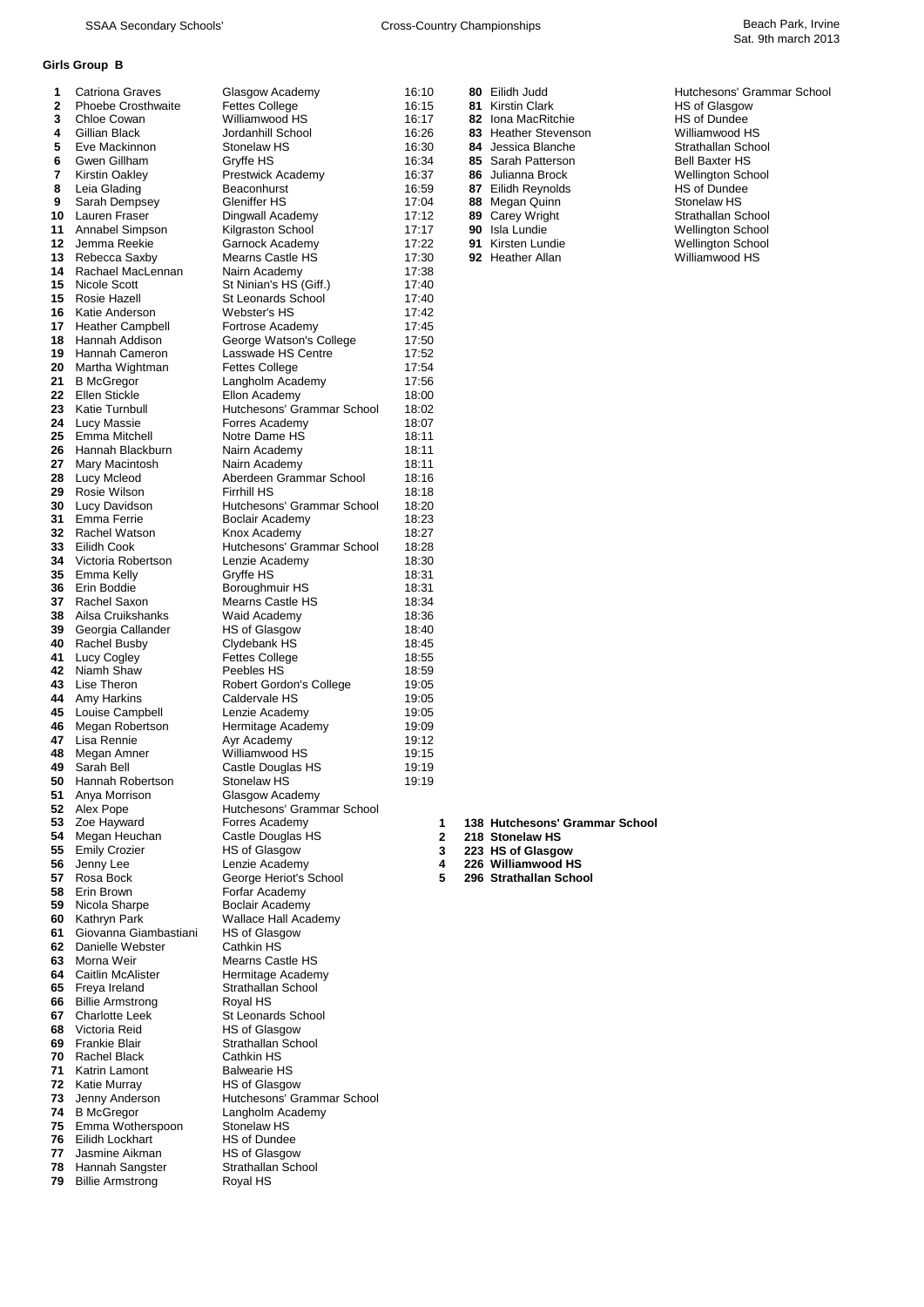# **Boys Group B**

| 1        | Jonathan Glen                                 | Clydeview Academy                          | 17:50          |              |                                                          |
|----------|-----------------------------------------------|--------------------------------------------|----------------|--------------|----------------------------------------------------------|
| 2        | Aidan Thompson                                | Queen Anne HS                              | 18:11          |              |                                                          |
| 3        | Craig Jardine                                 | Boclair Academy                            | 18:14          |              |                                                          |
| 4        | Max Lancaster                                 | Williamwood HS                             | 18:21          |              |                                                          |
| 5        | Robert Bough                                  | Royal HS                                   | 18:24          |              |                                                          |
| 6        | <b>Fraser Glass</b>                           | Jordanhill School                          | 18:26          |              |                                                          |
| 7        | Logan Rees                                    | St Leonards School                         | 18:36          |              |                                                          |
| 8        | Jordan Chapman                                | Turriff Academy                            | 18:47          |              |                                                          |
| 9        | Ewan Rose                                     | HS of Dundee                               | 18:49          |              |                                                          |
| 10       | Calum Cunningham                              | <b>Ullapool HS</b>                         | 18:59          |              |                                                          |
| 11       | David Robertson                               | Cathkin HS                                 | 19:23          |              |                                                          |
| 12       | <b>Christopher Stewart</b>                    | Woodfarm HS                                | 19:27          |              |                                                          |
| 13<br>14 | <b>Scott Lisle</b>                            | Culloden Academy                           | 19:29          |              |                                                          |
|          | Liam McKeown                                  | Bearsden Academy                           | 19:30          |              |                                                          |
| 15       | Dominic O'Hare<br>Josh Houston                | Peebles HS                                 | 19:34          |              |                                                          |
| 16       |                                               | Notre Dame HS                              | 19:38          |              |                                                          |
| 17       | <b>Cameron Grant</b>                          | Peebles HS                                 | 19:45          |              |                                                          |
| 18       | Paul Harper                                   | Glasgow School of Sport                    | 19:49          |              |                                                          |
| 19<br>20 | Cameron Dickson<br>Scott McKay                | Gleniffer HS<br>HS of Glasgow              | 19:58          |              |                                                          |
| 21       |                                               |                                            | 20:03          |              |                                                          |
| 22       | Logan Sirel                                   | Bishopbriggs Academy<br>St Leonards School | 20:06          |              |                                                          |
| 23       | Fergus Ingledew<br>Ross Forbes                | Notre Dame HS                              | 20:08<br>20:16 |              |                                                          |
| 24       | Kobe Stevens                                  | Peebles HS                                 | 20:18          |              |                                                          |
| 25       | Ewan McMillan                                 | <b>Banchory Academy</b>                    | 20:19          |              |                                                          |
| 26       | Tom Cole                                      | St Leonards School                         | 20:22          |              |                                                          |
| 27       | Charlie Wighton                               | Gryffe HS                                  | 20:24          |              |                                                          |
| 28       | Aidan Cameron                                 | Alloa Academy                              | 20:25          |              |                                                          |
| 29       | Ross Durnin                                   | HS of Glasgow                              | 20:28          |              |                                                          |
| 30       | Colin Gordon                                  | Strathallan School                         | 20:29          |              |                                                          |
| 31       | <b>Thomas Harris</b>                          | St Leonards School                         | 20:29          |              |                                                          |
| 32       | <b>Kieran Saunders</b>                        | Annan Academy                              | 20:33          |              |                                                          |
| 33       | <b>Tom Murison</b>                            | Albyn School                               | 20:38          |              |                                                          |
| 34       | <b>Connor Collins</b>                         | Strathallan School                         | 20:38          |              |                                                          |
| 35       | <b>Neil McCall</b>                            | Williamwood HS                             | 20:41          |              |                                                          |
| 36       | <b>Harry Hurst</b>                            | Forres Academy                             | 20:49          |              |                                                          |
| 37       | Ross Gray                                     | <b>Mearns Castle HS</b>                    | 20:49          |              |                                                          |
| 38       | Ben O'Neill                                   | Hutchesons' Grammar School                 | 20:52          |              |                                                          |
| 39       | Jack Rawlinson                                | Nairn Academy                              | 20:54          |              |                                                          |
| 40       | Jack Williamson                               | Williamwood HS                             | 20:55          |              |                                                          |
| 41       | <b>Matthew Brawley</b>                        | Prestwick Academy                          | 20:58          |              |                                                          |
| 42       | Duncan Cook                                   | Strathallan School                         | 21:00          |              |                                                          |
| 43       | Euan Brodie                                   | Williamwood HS                             | 21:02          |              |                                                          |
| 44       | Jamie Cook                                    | Hutchesons' Grammar School                 | 21:04          |              |                                                          |
| 45       | Angus Sandison                                | Glenalmond College                         | 21:04          |              |                                                          |
| 46       | Fergus Barne                                  | Glenalmond College                         | 21:04          |              |                                                          |
| 47       | <b>Scott McLardie</b>                         | St Andrew's Academy (Paisley)              | 21:15          |              |                                                          |
| 48       | James Mercer                                  | Hawick HS                                  | 21:22          |              |                                                          |
| 49       | Luke Steven                                   | HS of Glasgow                              | 21:23          |              |                                                          |
| 50       | Angus Johnstone                               | Lockerbie Academy                          | 21:24          |              |                                                          |
| 51       | Callum McCormack                              | Lenzie Academy                             |                |              |                                                          |
| 52       | <b>Gregor Dewhirst</b>                        | Albyn School                               |                |              |                                                          |
| 53 -     | <b>Andrew Taylor</b>                          | Portobello HS                              |                | 1            | 86 St Leonards School                                    |
|          | 54 Calum Docherty                             | Castlehead HS                              |                | $\mathbf{2}$ | 122 Williamwood HS                                       |
| 55       | <b>Corey Smith</b>                            | Queen Anne HS                              |                | 3            | 173 Strathallan School                                   |
| 56       | Paul Ritch                                    | Glenalmond College                         |                | 4            | 173 HS of Glasgow                                        |
| 57       | <b>Scott Somerville</b><br><b>Fraser Auld</b> | Stonelaw HS<br>Gleniffer HS                |                | 5<br>6.      | 215 Glenalmond College<br>216 Hutchesons' Grammar School |
| 58<br>59 | Sam Shilliday                                 | Stonelaw HS                                |                | 7            | 235 Albyn School                                         |
| 60 -     | Cameron Lisle                                 | Culloden Academy                           |                |              |                                                          |
| 61       | Eugene Fung                                   | Wallace Hall Academy                       |                |              |                                                          |
|          | 62 Sam Stockman                               | Queen Victoria School                      |                |              |                                                          |
| 63       | Craig Osborne                                 | Hutchesons' Grammar School                 |                |              |                                                          |
| 64       | Sam Fernando                                  | <b>Bell Baxter HS</b>                      |                |              |                                                          |
| 65       | Joe Turnbull                                  | George Heriot's School                     |                |              |                                                          |
| 66       | Ronan McKinstray                              | Waid Academy                               |                |              |                                                          |
| 67       | Seb Brazier                                   | Strathallan School                         |                |              |                                                          |
| 68       | Alex Wainwright                               | <b>Glenalmond College</b>                  |                |              |                                                          |
| 69       | <b>Andrew Stevenson</b>                       | Williamwood HS                             |                |              |                                                          |
| 70       | Daniel Mitchell                               | Royal HS                                   |                |              |                                                          |
| 71       | Callum Macleod                                | Hutchesons' Grammar School                 |                |              |                                                          |
|          | <b>72</b> Mobolaji Ajayi                      | Albyn School                               |                |              |                                                          |
| 73       | Charlie Swan                                  | Perth HS                                   |                |              |                                                          |
| 74       | Jonathan Aitken                               | Culloden Academy                           |                |              |                                                          |
| 75       | Sam Quinn                                     | HS of Glasgow                              |                |              |                                                          |
|          | 76 Anthony Barbour                            | Queen Victoria School                      |                |              |                                                          |
| 77       | Ryan McPhearson                               | Queen Victoria School                      |                |              |                                                          |
| 78       | <b>Christian Dick</b>                         | Albyn School                               |                |              |                                                          |
| 79       | Archie Cullen                                 | Hutchesons' Grammar School                 |                |              |                                                          |
| 80       | Rory McGuckin                                 | Albyn School                               |                |              |                                                          |
| 81       | Zac Warr                                      | <b>HS of Glasgow</b>                       |                |              |                                                          |
|          |                                               |                                            |                |              |                                                          |

|  | 86 St Leonards School |  |
|--|-----------------------|--|
|--|-----------------------|--|

- 
- 
- 
- 
- 
-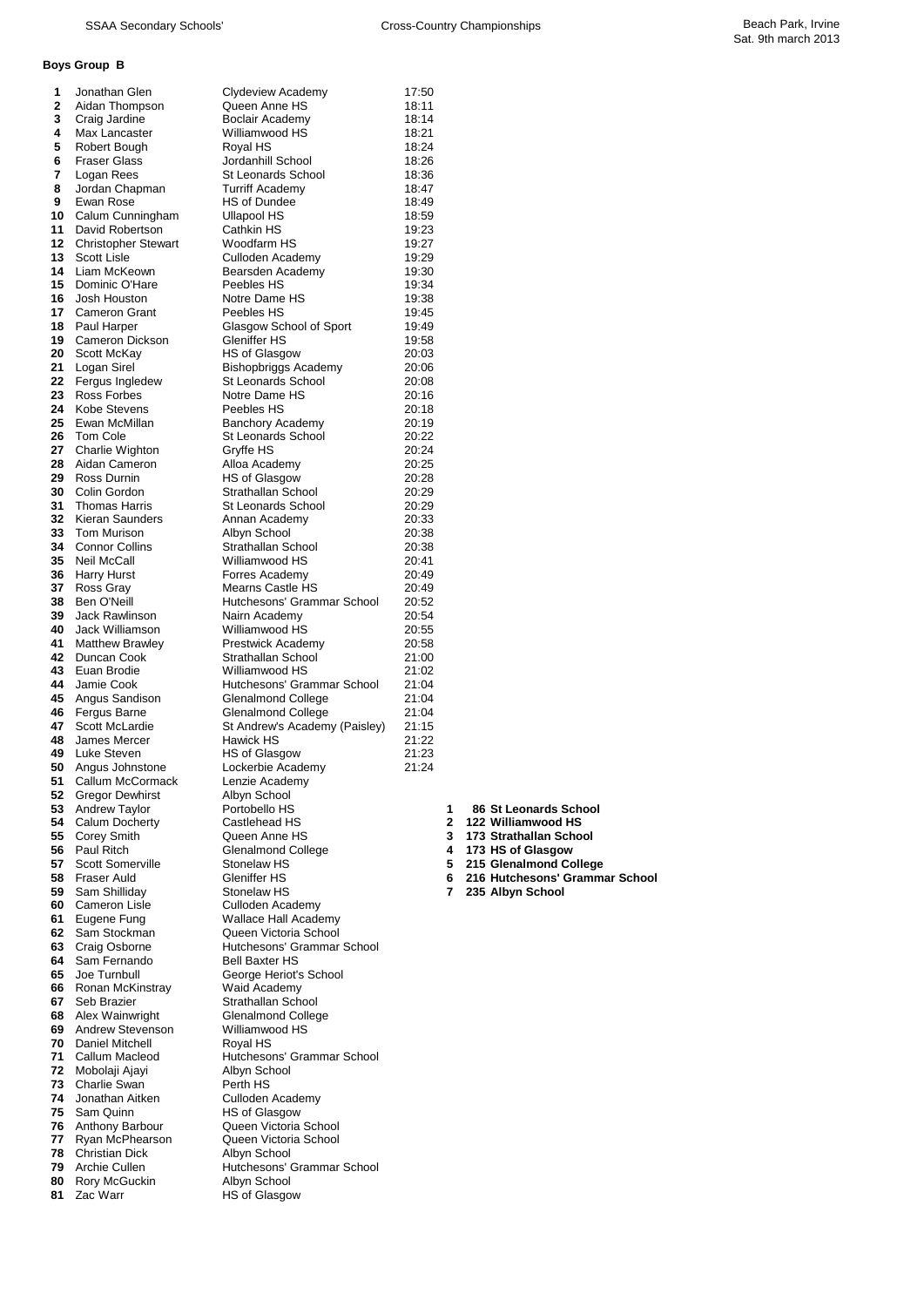## **Girls Group A**

| 1       | Stacie Taylor          | Glasgow School of Sport  | 16:35 |
|---------|------------------------|--------------------------|-------|
| 2       | Florie McLeish         | Beaconhurst              | 17:01 |
| 3       | Amy Frankland          | Dalkeith HS              | 17:19 |
| 4       | Danielle Beattie       | Lockerbie Academy        | 17:21 |
| 5       | Lauren Craig           | Castle Douglas HS        | 17:29 |
| 6       | <b>Emily Greenan</b>   | Dunblane HS              | 17:31 |
| 7       | Rosanna Stewart        | Mary Erskine             | 17:32 |
| 8       | Rebecca Bonomi         | Stonelaw HS              | 17:45 |
| 9       | Sophie Collins         | Peebles HS               | 18:33 |
| 10      | <b>Francis Brown</b>   | <b>Balfron HS</b>        | 18.39 |
| 11      | <b>Bethany Wilson</b>  | Elgin Academy            | 19:03 |
| $12 \,$ | Isabelle Bough         | Royal HS                 | 19:10 |
| 13      | <b>Bronagh Wishart</b> | <b>Wellington School</b> | 19:21 |
| 14      | Naomi Simpson          | <b>HS of Glasgow</b>     | 19:42 |
| 15      | <b>Frances Lowrie</b>  | St Ninian's HS (Giff.)   | 20:12 |
| 16      | <b>Holly Miller</b>    | Williamwood HS           | 20:12 |
| 17      | Alexandria Scott       | Kilgraston School        | 20:48 |
| 18      | Zoe Douglas            | <b>HS of Glasgow</b>     | 20:57 |
| 19      | Linzi Durnin           | <b>HS of Glasgow</b>     | 21:46 |
| 20      | Edie McGrath           | George Heriot's School   | 21:55 |
| 21      | Sara Bell              | <b>HS of Glasgow</b>     | 22:05 |
| 22      | Megan Quinn            | George Heriot's School   | 22:26 |
| 23      | Rebecca Grant          | George Heriot's School   | 24:12 |
| 24      | Chloe Herman           | George Heriot's School   | 24:58 |
|         |                        |                          |       |

 **72** HS of Glasgow **89** George Heriot's School